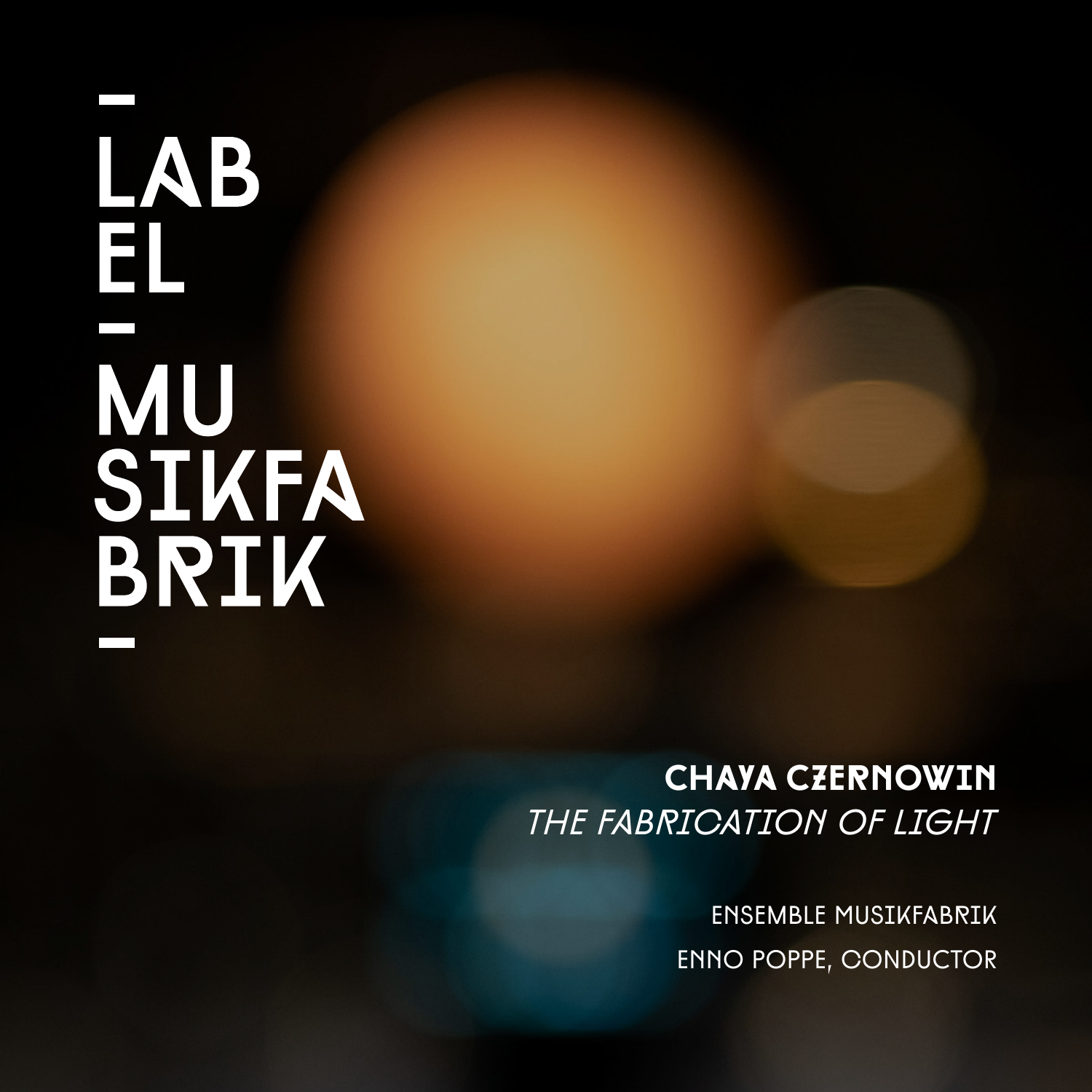### The light

*"Some genius took me away to some faraway place in nature, maybe a desert, and showed me how nature works."* an audience member, upon hearing the piece.

*The Fabrication of Light* is a one-movement piece with a duration of 65 minutes. When I wrote it, it was a challenging experience, it kept growing longer, and I could not control its unfolding. When I heard it for the first time, it was a discovery for me as a composer. I understood why I could not make it short. It is not a piece; it is a process of creation, happening as one is listening, in front of our ears, as it were. Something is becoming. It doesn't immediately become, and what it should become is also a part of the search. Many things are happening, and at one point, something happens which moves the flow forward. The destination is light, but what light means in this piece will only be discovered by making the light-producing machine. Perhaps, the light itself is not the theme or the aim of this piece, but rather the laborious process of making it happen. Maybe the work is an active meditation. It meditates on our need to bring light into our lives and our belief that our efforts can make this wish happen. Perhaps this meditation suggests that there are many components out of our control in this process. The light-darkness dance is by far more intricate than we rationally like to believe.

The piece is dedicated to Ensemble Musikfabrik, Thomas Fichter and Enno Poppe.

*Text: Chaya Czernowin*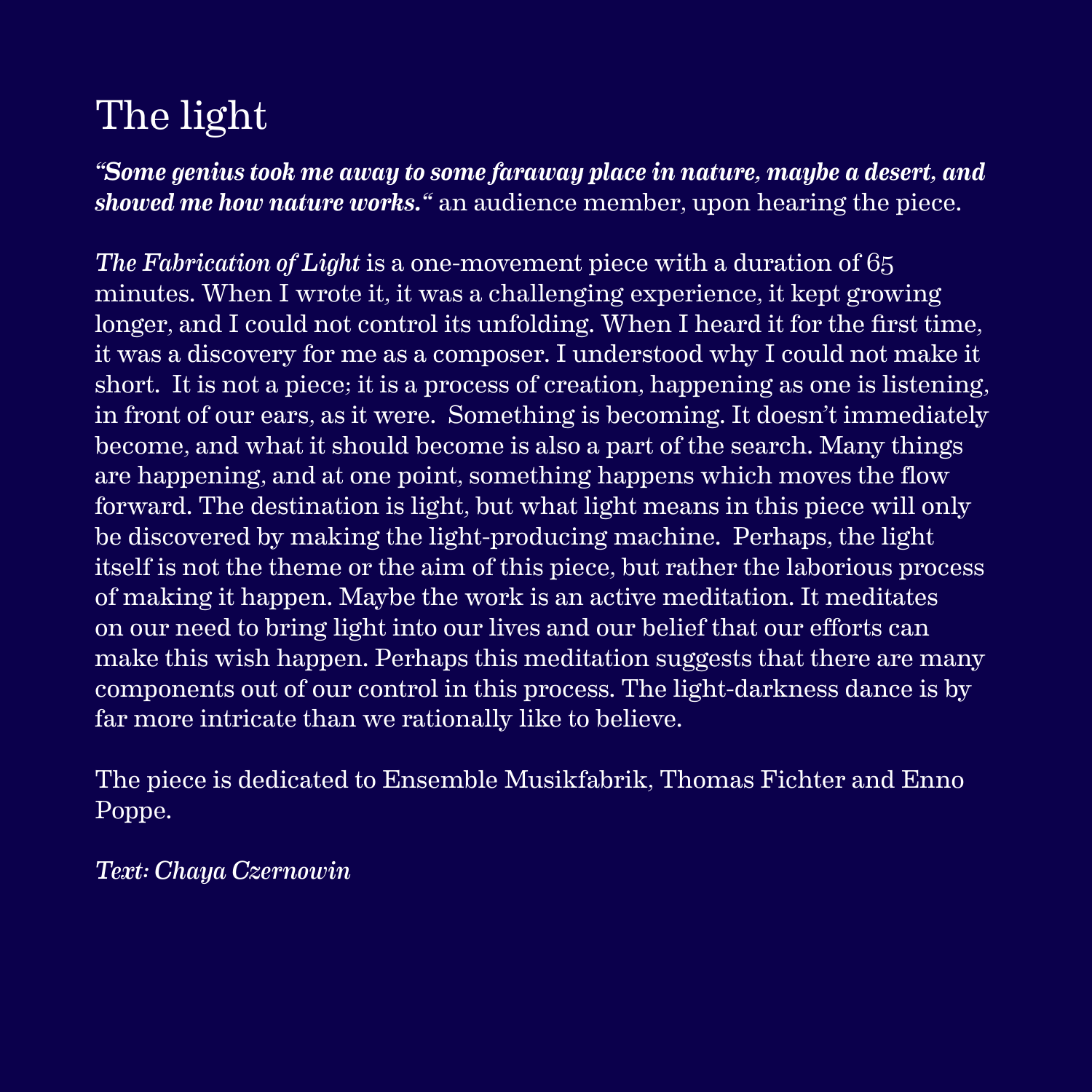### The machine

To build a machine for the fabrication of light. Utilizing musical, audible, rather than visible means. Once the Israeli-American composer Chaya Czernowin conceives an idea and finds a title for a piece, these words attract other ideas and feelings like a magnet. And the seed of the original idea germinates and grows.

For Czernowin, who was born in Haifa in 1957 and studied composition at the Rubin Academy of Music in Tel Aviv, with Dieter Schnebel in Berlin, and with Brian Ferneyhough and Roger Reynolds in San Diego, it was important to get to know the members of Ensemble Musikfabrik before writing the hourlong work *The Fabrication of Light*. Their individual musical specialities, their respective musical thinking and feelings were considered before the actual sound and structure work or the inscribing of the score.

With these insights and the idea of producing acoustic light as a musical metaphor, the befitting dramaturgical and sonorous details crystallised quite quickly.

The circularly evolving composition *The Fabrication of Light* - Czernowin regards it as a "ceremony" - consists of four sections from *Spiral I* to *Spiral IV*. Each of the first three begin with the same "Elegy" (symbol of darkness), whereby  $Spiral I$  and  $II$  include a first and later a second  $,$  machine of the highs" and ..lows".

*Spiral III* activates these following a renewed elegiac entree, waits for reactions, and after a fourfold check of its functionality, the spectrum of desired heights and depths is reached. From here on the production of light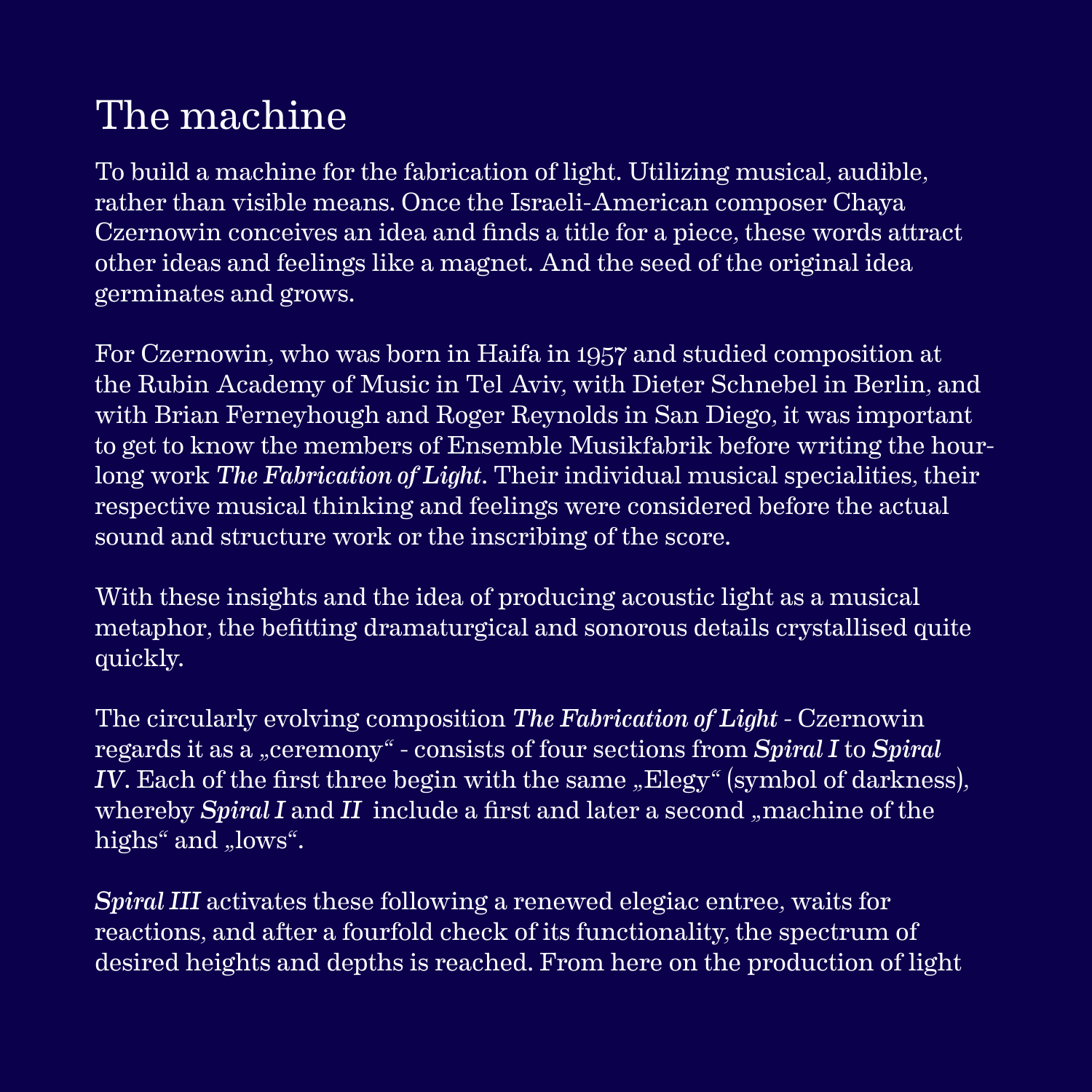takes place rather quickly. The final section, *Spiral IV*, is relatively short - it consists of four attempts at the fabrication of light. These may appear as fantasies or deceptions since these are alternate definitions of  $\mathcal{L}$  fabrication". and Chaya Czernowin, who has taught composition at Harvard University since 2009, loves such multiple meanings.

Finally, at the very end of the work, the light, enclothed in sound, shimmers and immediately disappears. *The Fabrication of Light* offers a dazzling kaleidoscope of new auditory colours amidst sound and noise. It acts with - as the composer once related - ..undercurrents in the air on which it floats. And that's where my music actually originates". *The Fabrication of Light* leads us out of the darkness into the light, laments and embraces the darkness that surrounds us, materially, socially, metaphorically, individually.

This becomes particularly tangible - and reveals personal, psychological depths of the performers of wood and brass - towards the end of *Spiral II*. Here they are asked to recount individual experiences from childhood into a coneshaped paper cup, a kind of whispering bag. A brave passage, a courageous sound - according to the score - not ad libitum, but the viscerally spoken content is determined by each and every one themselves.

*Text: Stefan Fricke Translation: Helen Bledsoe*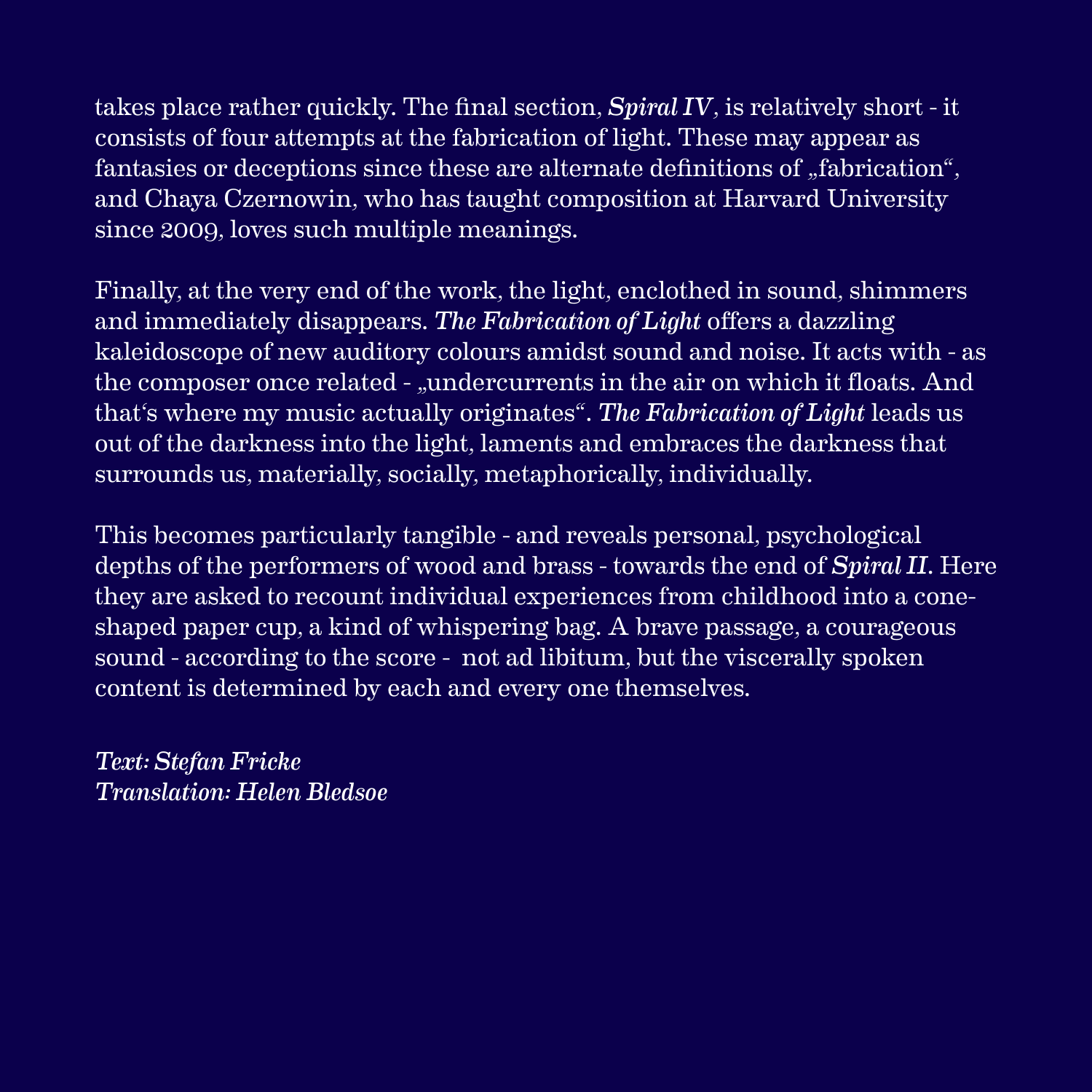#### Chaya Czernowin

Chaya Czernowin was born and brought up in Israel. After her studies in Israel, at the age of 25, she continued studying in Germany (DAAD grant), the US, and then was invited to live in Japan (Asahi Shimbun Fellowship and American NEA grant) Tokyo, in Germany (a fellowship at the Akademie Schloss Solitude) and in Vienna. Her music has been performed throughout the world, by some of the best orchestras and performers of new music, and she has held a professorship at UCSD, and was the first woman to be appointed as a composition professor at the University of Music and Performing Arts in Vienna, Austria (2006– 2009), and at Harvard University, USA (2009



and on) where she has been the Walter Bigelow Rosen Professor of Music. Together with Jean-Baptiste Jolly, the director of Akademie Schloss Solitude near Stuttgart and with composer Steven Kazuo Takasugi, she has founded the summer Academy at Schloss Solitude, a biannual course for composers. Takasugi and Czernowin also taught at Tzlil Meudcan, an international course based in Israel founded by Yaron Deutsch of Ensemble Nikel.

Czernowin's output includes chamber and orchestral music, with and without electronics. Her works were played in most of the significant new music festivals in Europe and also in Japan Korea, Australia, US and Canada. She composed 4 large scale works for the stage: *Pnima...ins Innere* (2000, Munich Biennale) chosen to be the best premiere of the year by Opernwelt yearly critic survey and won the Bayerische Theaterpreis. *Adama* (2004/5) with Mozart's *Zaide* (Salzburg Festival 2006) has a second version written with Ludger Engles, with an added choir which was presented in Freiburg Stadttheater (2017). The opera *Infinite Now* was written in 2017 a commission of Vlaamse Opera Belgium, IRCAM paris and Mannheim Stadtheater. The piece,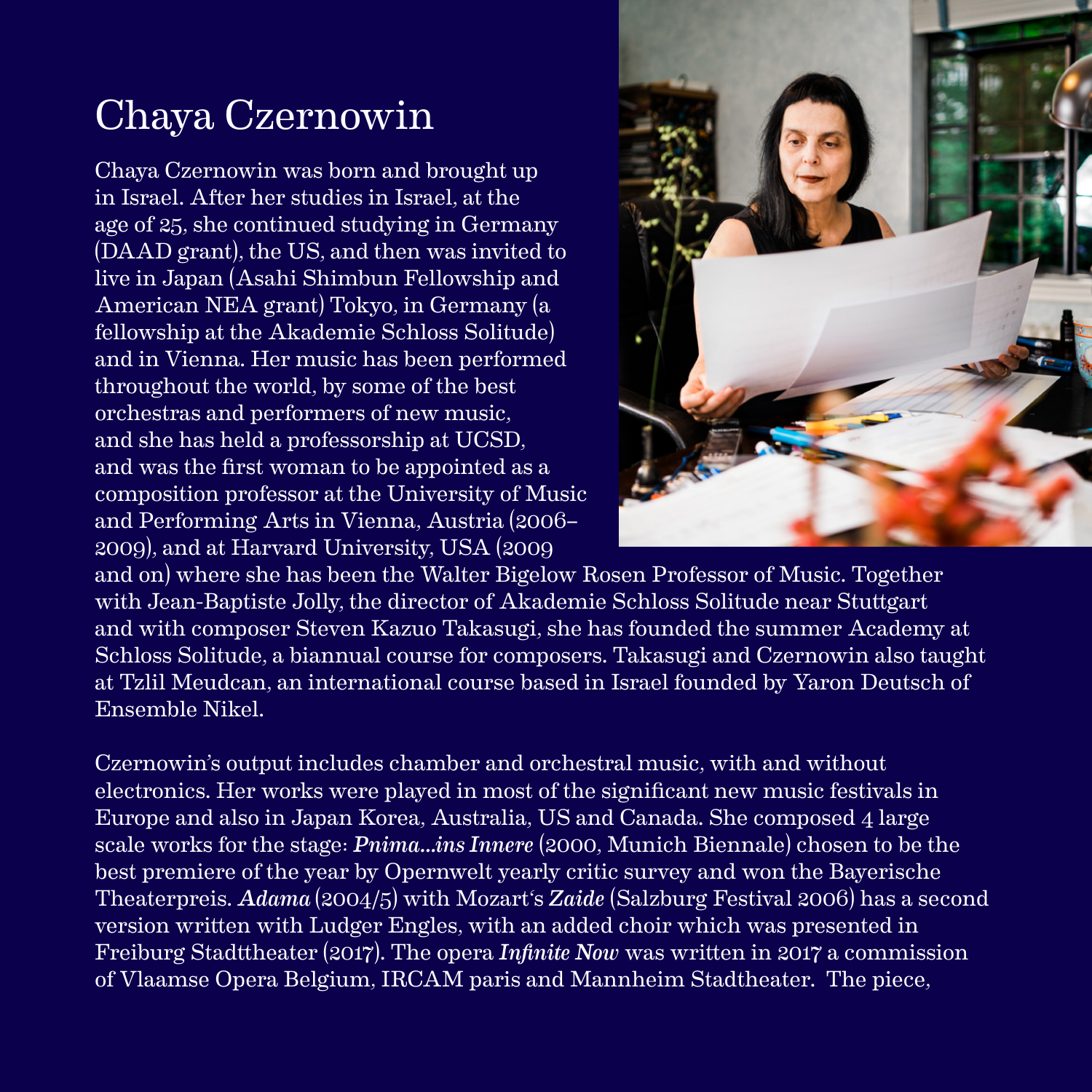combines/superimposes materials of the first world war (Luk Perceval theater piece "FRONT") with the short story *Homecoming* by Can Xue. Also this opera was chosen as the premier of the year in the international critics survey of Opernwelt. In 2019 Czernowin wrote the text and music to *Heart Chamber* which was premiered and commissioned by the Deutsche Oper Berlin, in the direction of Claus Guth to a strong critical and public acclaim. Czernowin was appointed Artist in residence at the Salzburg Festival in 2005/6 and at the Lucern Festival, Switzerland in 2013. Characteristic of her work are working with metaphor as a means of reaching a sound world which is unfamiliar; the use of noise and physical parameters as weight, textural surface (as in smoothness or roughness etc), problematization of time and unfolding and shifting of scale in order to create a vital, visceral and direct sonic experience, all this with the aim of reaching a music of the subconscious which goes beyond style conventions or rationality.

In addition to numerous other prizes, Czernowin represented Israel at Unesco composer's Rostrum 1980; was awarded the DAAD scholarship ('83–85); Stipendiumpreis ('88) and Kranichsteiner Musikpreis ('92), at Darmstadt Ferienkurse; IRCAM (Paris) reading panel commission ('98); scholarships of SWR experimental Studio Freiburg ('98, '00, '01 etc); The composer's prize of Siemens Foundation ('03); the Rockefeller Foundation, ('04); a nomination as a fellow to the Wissenschaftkolleg Berlin ('08); Fromm Foundation Award ('09); and Guggenheim Foundation fellowship  $('11); Heidelberger Künstlerinnen Preis ('16); The WERGO portrait CD The Quiet (5)$ orchestral pieces) has been awarded the Quarterly German Record Critics' Award ('16 ). She was chosen as a member of the Akademie der Künste in Berlin in 2017 and the Bayerische Akademie der Schönen Künste in 2021.

Czernowin's work is published by Schott. Her music is recorded on Mode records NY, Wergo, Col Legno, Deutsche Gramophone, Kairos, Neos, Ethos, Telos and Einstein Records. She lives near Boston with composer Steven Kazuo Takasugi.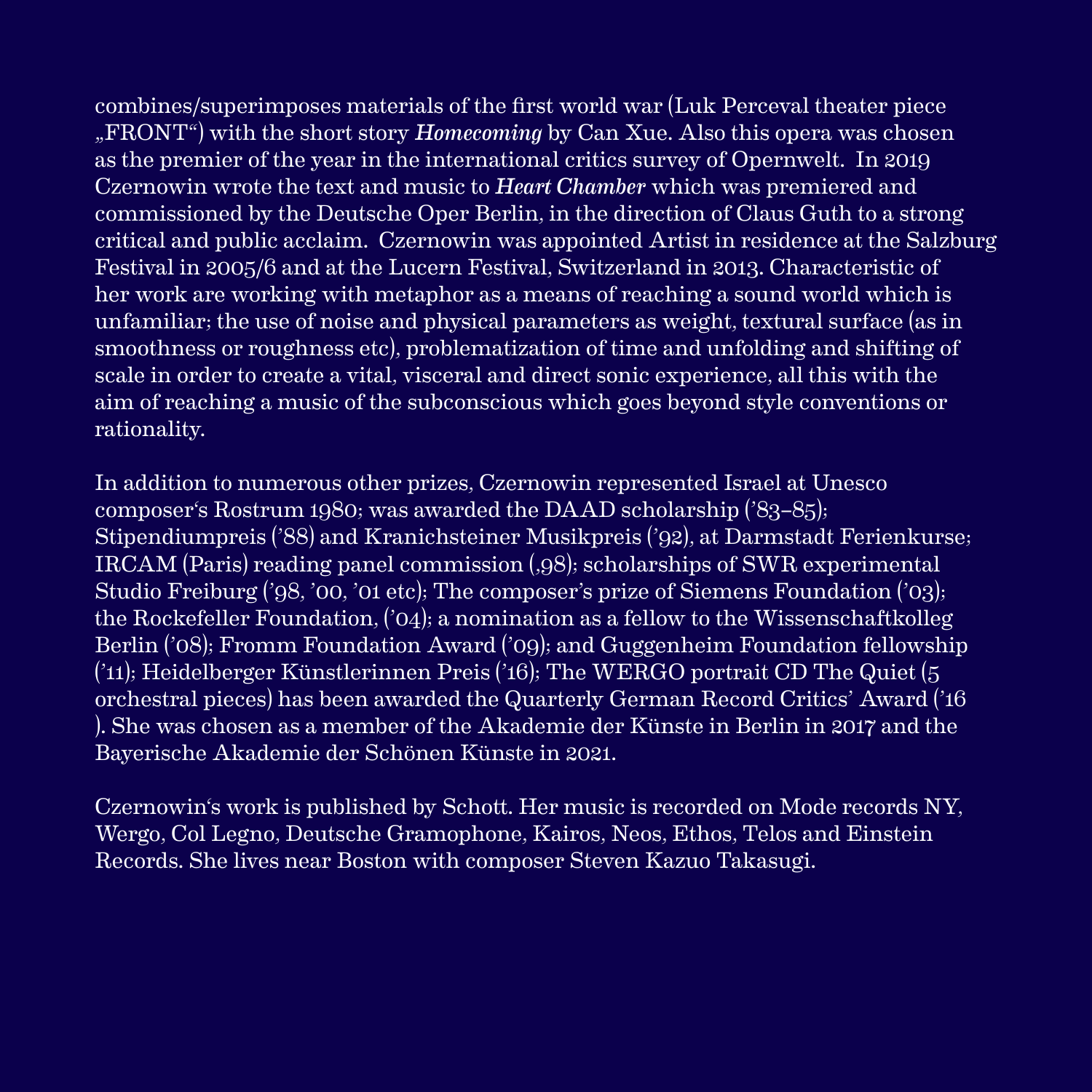

### Enno Poppe

Enno Poppe, born in 1969, is one of the most important composers of contemporary music in Germany. Poppe studied conducting and composition at the Berlin University of the Arts, among others with Friedrich Goldmann and Gösta Neuwirth.

In addition to scholarships - including from the Akademie Schloss Solitude and the Villa Serpentara in Olevano Romano - he received the Boris Blacher Prize in 1998, the Composition Prize of the City of Stuttgart in 2000, the Busoni Composition Prize of the Akademie der Künste Berlin in 2002, the Sponsorship Prize of the Ernst von Siemens Music Foundation in 2004, the Schneider-Schott Prize in 2005, the Kaske Foundation Prize in 2009 and the Hans and Gertrud Zender Foundation Prize in 2011.

He is a member of the Akademie der Künste Berlin, the Akademie der Wissenschaften und Künste in Düsseldorf and the Bayerische Akademie der Schönen Künste in Munich. His works are performed worldwide by almost all renowned ensembles and at most festivals for contemporary music. Enno Poppe has lived and worked in Berlin since 1990. He works as a conductor with numerous ensembles for contemporary music such as Ensemble Musikfabrik, Ensemble Modern, Klangforum Wien, ensemble resonanz and Ensemble Intercontemporain. He has been conductor of the ensemble mosaik since 1998.

### Ensemble Musikfabrik

Ever since its formation, Ensemble Musikfabrik has had the reputation of being one of the leading ensembles for contemporary music. Following the literal meaning of its name, Ensemble Musikfabrik is particularly dedicated to artistic innovation. New, unknown, and often personally commissioned works in unusual media are typical of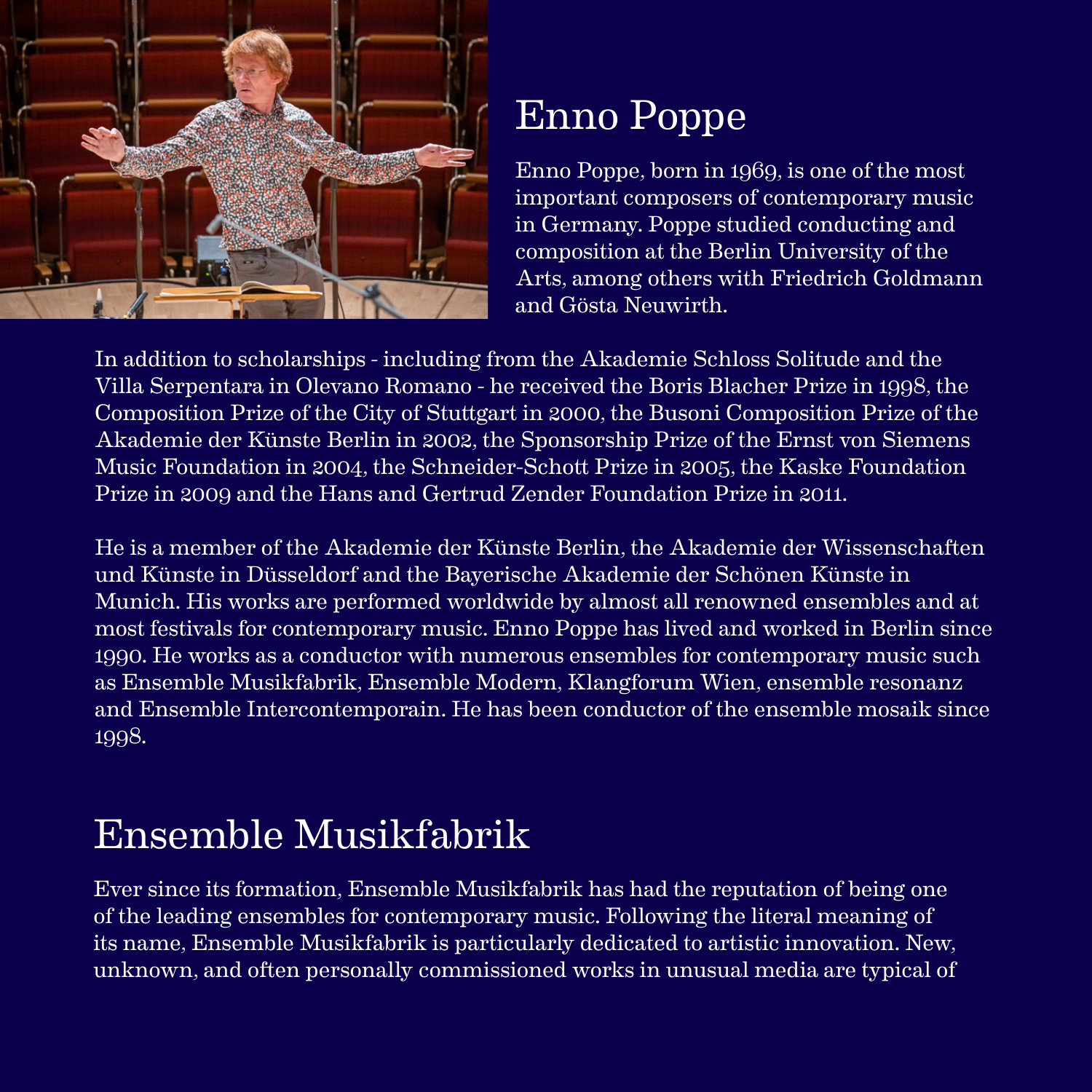their productions. The results of their extensive work, usually taking place in close collaboration with the composers, are presented by the Cologne-based international soloist ensemble in about 80 concerts a year in both Germany and abroad, at Festivals, in their own series "Musikfabrik in WDR" and in regular radio recordings and CD productions. In 2014 the online Label Musikfabrik was founded.

The musicians themselves take the responsibility for making all-important decisions. Exploring forms of modern communication, and new possibilities for expression in musical and theatrical areas, are a focal point. Interdisciplinary projects that can include live electronics, dance, theatre, film, literature and creative artists, along with chamber music, and the confrontation with works using open form and improvisation, extend the traditional conducted ensemble concerts. Lecture concerts and the experimentation with alternative concert forms involving audience participation are also part of this. Thanks to its extraordinary profile, and its superb artistic quality, the Ensemble Musikfabrik is sought after world wide and is a trusted partner of renowned composers and conductors. Since 2013 the ensemble owns a complete replicated set of the Harry Partch instruments. Furthermore, the double bell brass instruments are another outstanding trait of the ensemble's eagerness to experiment.

The ensemble's guest list is as prominent as it is long: It includes Mark Andre, Louis Andriessen, Stefan Asbury, Sir Harrison Birtwistle, Unsuk Chin, Péter Eötvös, Brian Ferneyhough, Heiner Goebbels, Toshio Hosokawa, Michael Jarrell, Mauricio Kagel, Helmut Lachenmann, David Lang, Liza Lim, Benedict Mason, Mouse on Mars, Carlus Padrissa (La Fura dels Baus), Emilio Pomàrico, Enno Poppe, Wolfgang Rihm, Peter Rundel, Rebecca Saunders, Karlheinz Stockhausen, Ilan Volkov and Sasha Waltz.

Ensemble Musikfabrik is supported by the state of North Rhine-Westphalia. The Kunststiftung NRW supports the series "Musikfabrik in WDR".

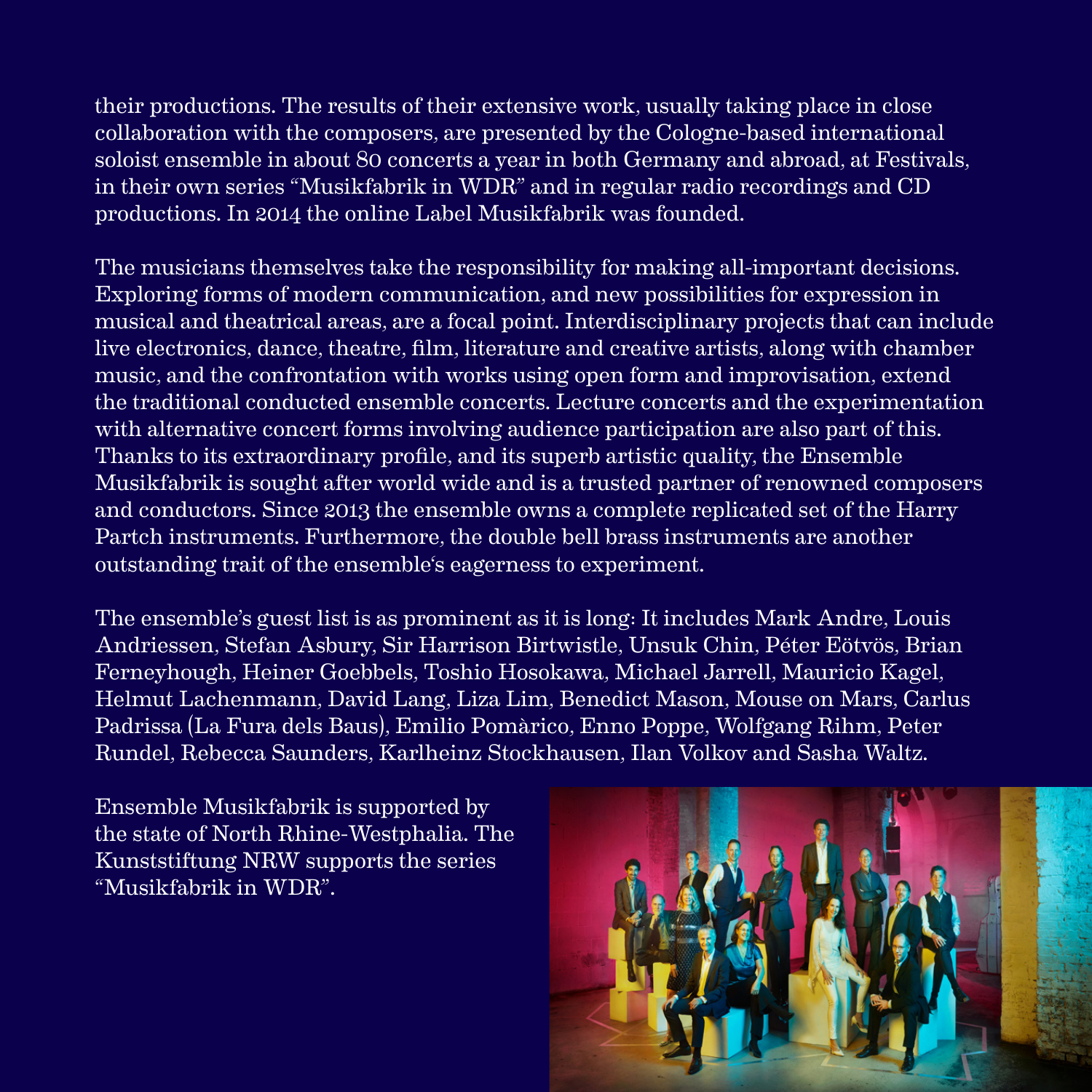#### Ensemble Musikfabrik

Susanne Peters, flute (doubling piccolo) Peter Veale, oboe (doubling cor anglais) Carl Rosman, clarinet in Bb (doubling bass clarinet in Bb) James Aylward, bassoon (doubling double bassoon) Christine Chapman, horn in F Marco Blaauw, trumpet in C Bruce Collings, trombone Melvyn Poore, tuba Dirk Rothbrust, percussion Rie Watanabe, percussion Benjamin Kobler, piano Ulrich Löffler, keyboard (Sampler) Hannah Weirich, violin I Sara Cubarsi, violin II Axel Porath, viola Dirk Wietheger, violoncello Florentin Ginot, double bass Maximiliano Estudies, preparation sampler/electronics Marrie Carroll, preparation sampler/electronics Enno Poppe, conductor